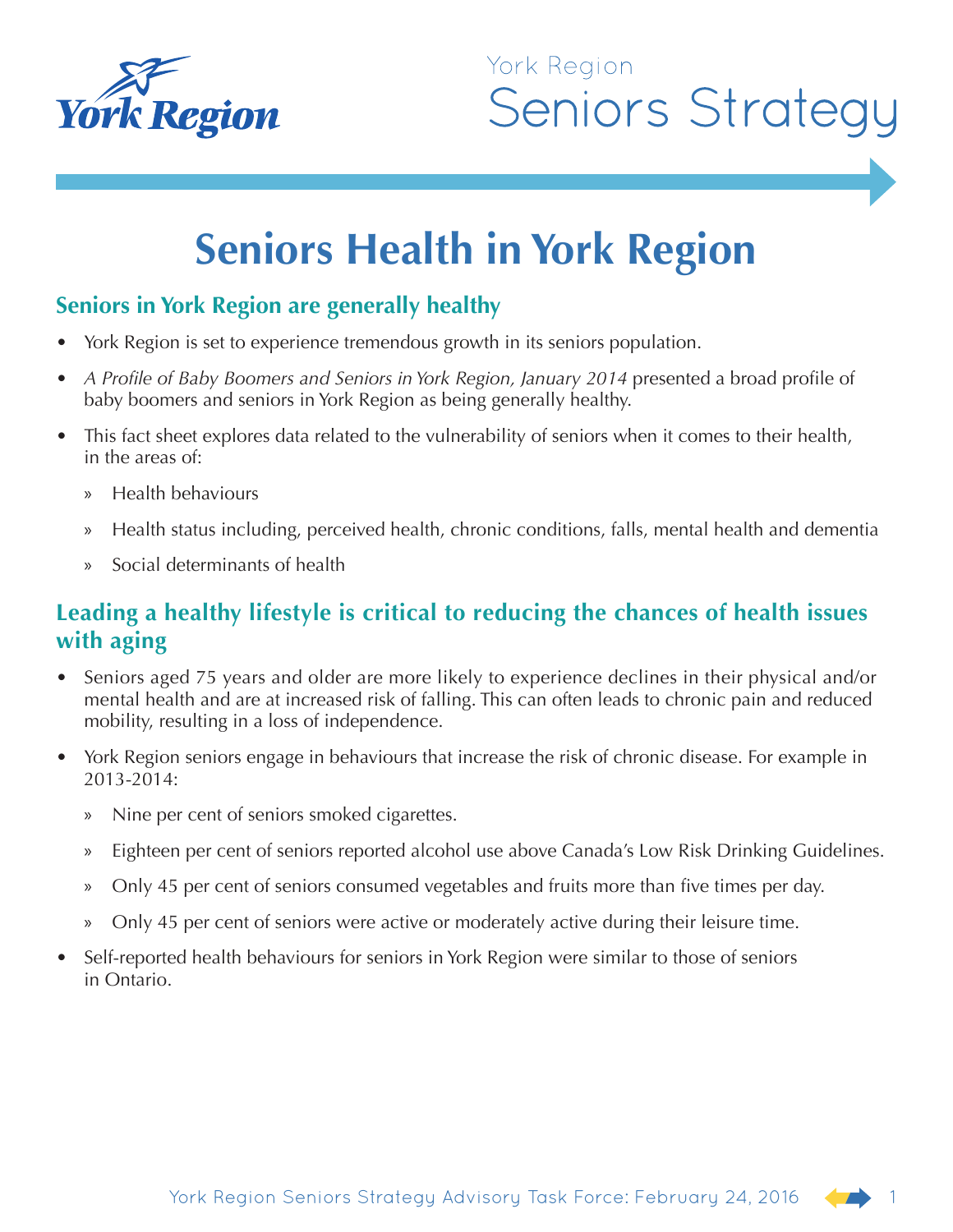### **Rates of chronic and other health conditions increase with age**

- According to the Canadian Institute for Health Information (CIHI) (2011), the proportion of seniors who suffered from at least one chronic condition<sup>1</sup> increased with age, from 71 per cent for younger seniors (aged 65 to 74) to 80 per cent for those aged 75 to 84 but did not increase further among the very old seniors aged 85 and over. Moreover, regardless of the specific age group, seniors with three or more reported chronic conditions had nearly three times the number of health care visits than seniors of the same age group with no reported chronic conditions<sup>2</sup>.
- In York Region, the self-reported rates of select health conditions were higher for seniors than for the 45-64 age cohort.

| <b>Health Conditions</b>                                               | <b>Percent of York Region Seniors</b> | <b>Compared to Ontario</b> |
|------------------------------------------------------------------------|---------------------------------------|----------------------------|
| High blood pressure*                                                   | 44 $\%$                               | No difference              |
| <b>Diabetes</b>                                                        | $16\%$                                | No difference              |
| Heart disease                                                          | 20%                                   | No difference              |
| Effects of stroke*                                                     | $3\%$                                 | No difference              |
| Arthritis*                                                             | $37\%$                                | Lower                      |
| Overweight or obese                                                    | 48 %                                  | Lower                      |
| Physical activity limitations as a<br>result of long-term condition(s) | $46\%$                                | No difference              |
| Pain or discomfort that limits<br>activities                           | $25\%$                                | No difference              |

#### **Table 1: Summary Of Select Self-Reported Health Conditions For York Region Seniors (2013-2014)**

*\*Interpret with caution, high variability is associated with the estimate.*

*Data Source: Canadian Community Health Survey, 2013-2014, Statistics Canada, Ontario Share File, Ontario Ministry of Health and Long-Term Care.*

#### **The incidence rate of cancer is consistently higher for seniors in York Region than for the 45-64 cohort**

- In 2012, there were 1,931 new cases of cancer for every 100,000 York Region seniors, which is about three times the rate for the 45-64 age category (643 cases for every 100,000).
- In Ontario, there were 2,217 new cases of cancer for every 100,000 Ontario seniors.



*<sup>1</sup> According to the Canadian Institute for Health Information (CIHI), chronic condition includes high blood pressure, arthritis, heart disease, diabetes, cancer, chronic pain, asthma, depression, stroke and emphysema.*

*<sup>2</sup> Canadian Institute for Health Information (2011). Seniors and the Health Care System: What if the Impact of Multiple Chronic Conditions? Retrieved from [https://secure.cihi.ca/free\\_products/air-chronic\\_disease\\_aib\\_en.pdf](https://secure.cihi.ca/free_products/air-chronic_disease_aib_en.pdf).*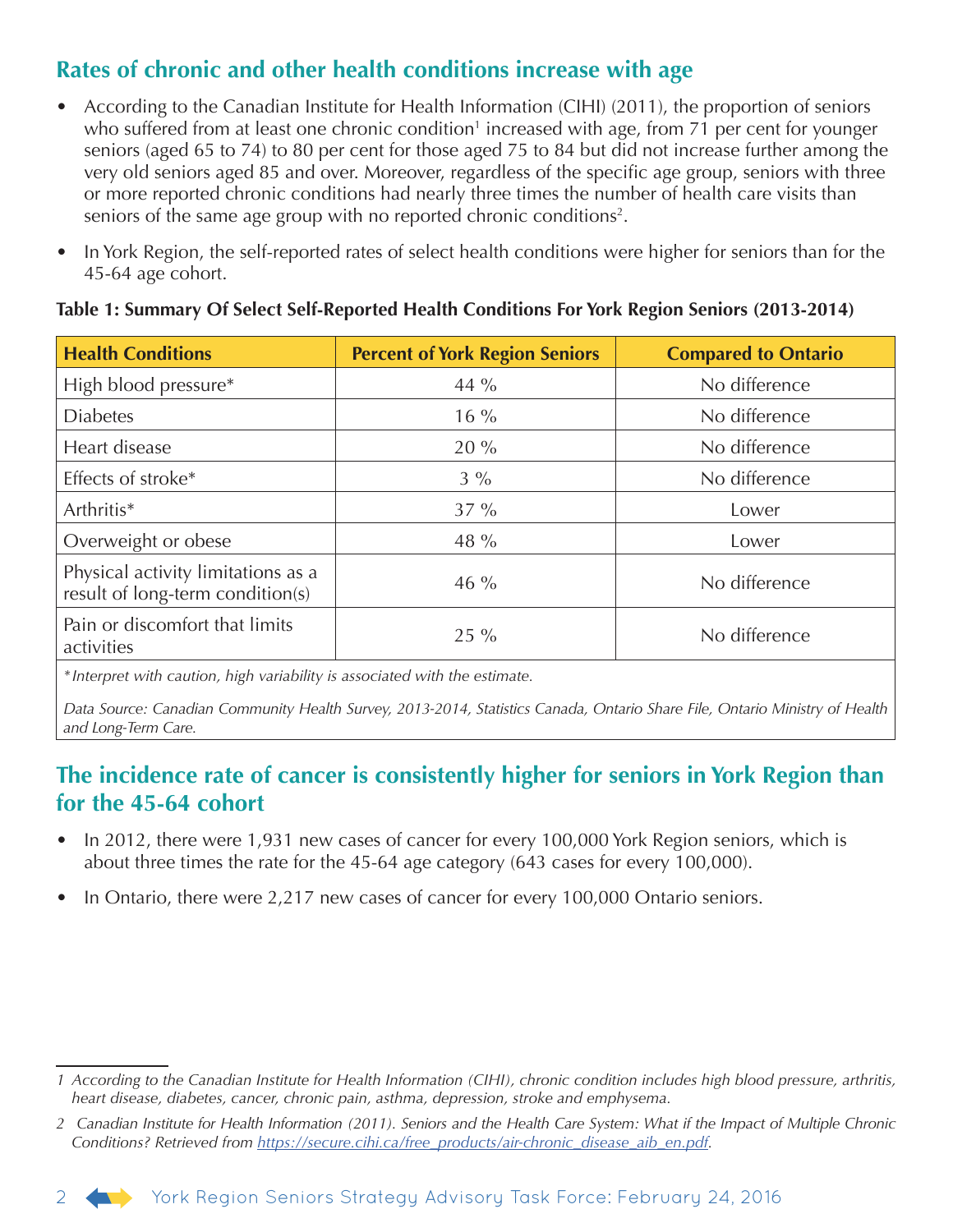#### **The number of fall-related emergency visits by York Region seniors has doubled since 2004**

- Falls are the leading cause of both fatal and non-fatal injuries among older adults. As shown in Graph 1, while the emergency visit rate for seniors remained relatively stable between 2004 and 2014, the number of emergency visits doubled from 3,587 visits in 2004 to 7,255 visits in 2014.
- In 2014, approximately 1 in 20 York Region seniors (65+) had a fall serious enough to require a visit to an emergency department.
- The emergency visit rate increased with increasing age and is consistently higher for females than for males.
- The emergency visit rate in York Region was consistently lower than the rate in Ontario.



*Data sources: Ambulatory Emergency External Cause [2004-2014], Ontario Ministry of Health and Long-Term Care, IntelliHEALTH ONTARIO. Population Estimates [2004-2014], Statistics Canada. Table 051-0062 - Estimates of population by census division, sex and age group for July 1, based on the Standard Geographical Classification (SGC) 2011, annual (persons), CANSIM (database). Extracted January 2016.*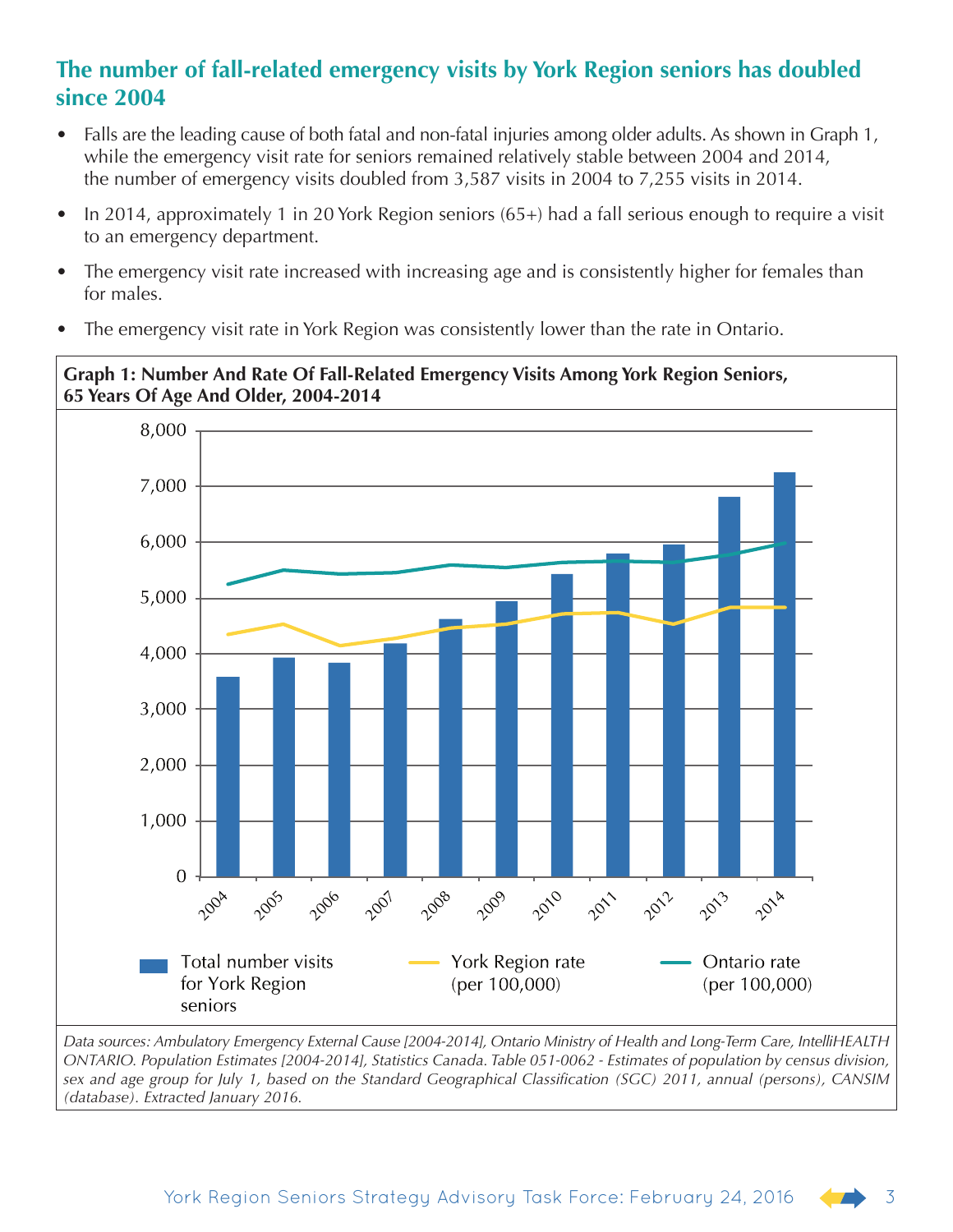#### **The number of emergency visits related to mental and behavioural disorders for seniors in York Region has more than doubled since 2004**

- In 2014, there were 1,112 emergency visits for York Region seniors related to mental and behavioural disorders (corresponding to a rate of 739 visits per 100,000 population aged 65+)
- The York Region emergency visit rate for mental health and behavioural disorders was consistently lower than the Ontario rate (1,136 per 100,000 seniors in 2014)
- Rates have been increasing over time in all age categories and are highest in the age category of 20-44 years (1,260 per 100,000 for 20-44 year olds in 2014)
- Sixty-nine per cent of York Region seniors in 2013-2014 perceived their mental health status to be "very good" or "excellent"



*Population Estimates [2004-2014], Statistics Canada. Table 051-0062 - Estimates of population by census division, sex and age group for July 1, based on the Standard Geographical Classification (SGC) 2011, annual (persons), CANSIM (database). Extracted January 2016.*

#### 4 York Region Seniors Strategy Advisory Task Force: February 24, 2016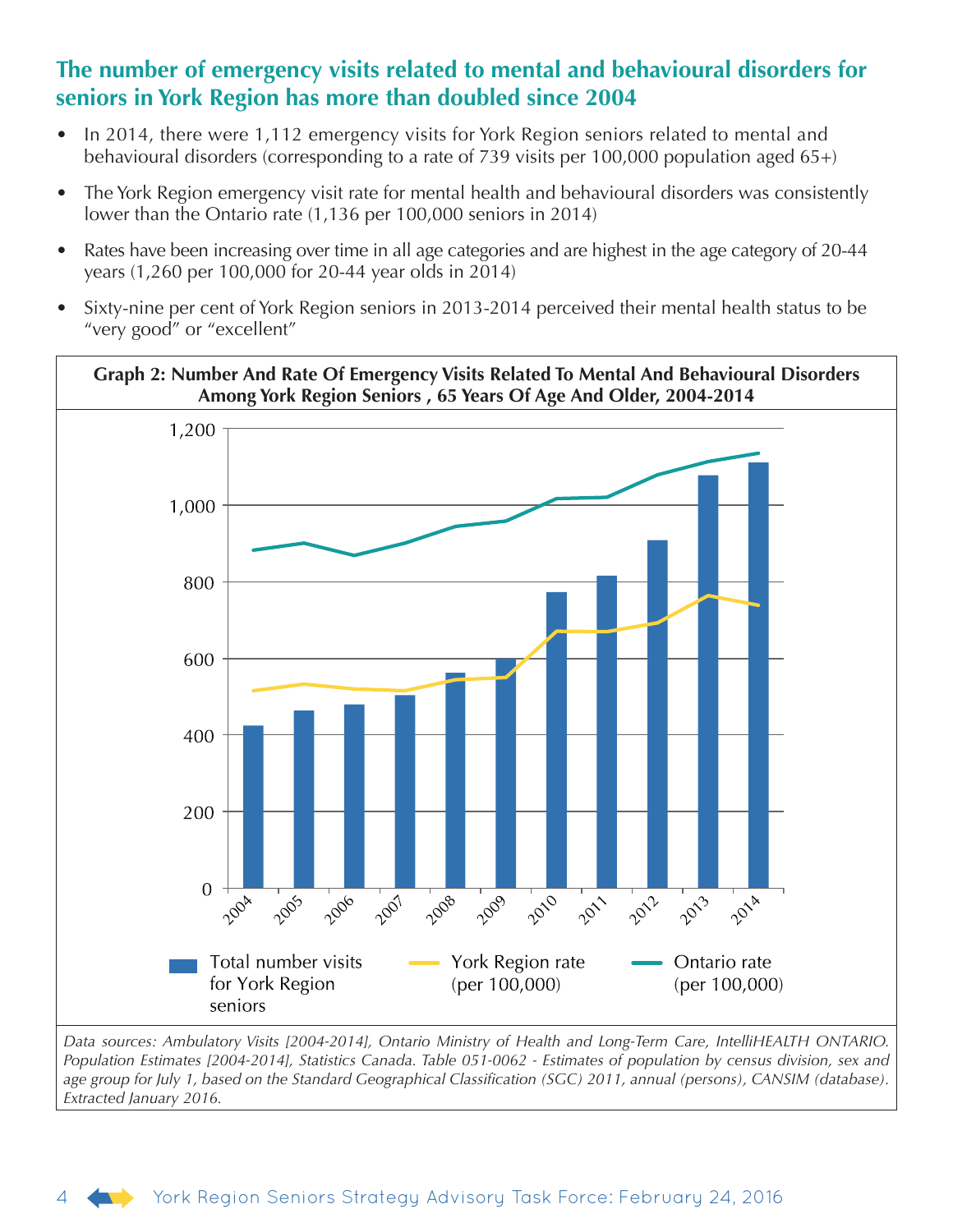#### **The prevalence of dementia among seniors will increase rapidly over the next 20 years as the size of the senior population and life expectancy increase**

• By 2031, the number of dementia cases is expected to increase by 163 per cent over the 2012 number (about 12,000 cases in 2012 compared with over 31,500 in 2031).



• The increase for Ontario as a whole is projected to be 95 per cent (about 195,000 cases in 2012 compared with about 380,000 in 2031).

*Source: Hopkins, R. (June 2010). Dementia Projections for the Counties, Regional Municipalities, and Census Divisions of Ontario. Clinical/Research Bulleting number 16. PCCC Mental Health Services, Kingston, Ontario. Retrieved from [alzheimertoronto.org/ad\\_Statistics.htm#one](http://www.alzheimertoronto.org/ad_Statistics.htm#one)*

## **A complex set of factors or conditions determine an individual's level of health**

- Non-medical factors that influence health, such as income, social status, education, employment, social environments, gender and culture, are referred to as the social determinants of health. These social and economic conditions have a cumulative effect on an individual's chances of remaining healthy or becoming ill (*Impact of Socioeconomic Factors on Health in York Region, 2014*).
- The key social determinants of health that have been identified by the Public Health Agency of Canada are:
	- » Income and Social Status
	- » Social Support Networks
	- » Education and Literacy
	- » Employment/Working Conditions
	- » Social Environments
	- » Physical Environments
- » Personal Health Practices and Coping Skills
- » Healthy Child Development
- » Biology and Genetic Endowment
- » Health Services
- » Gender
- » Culture